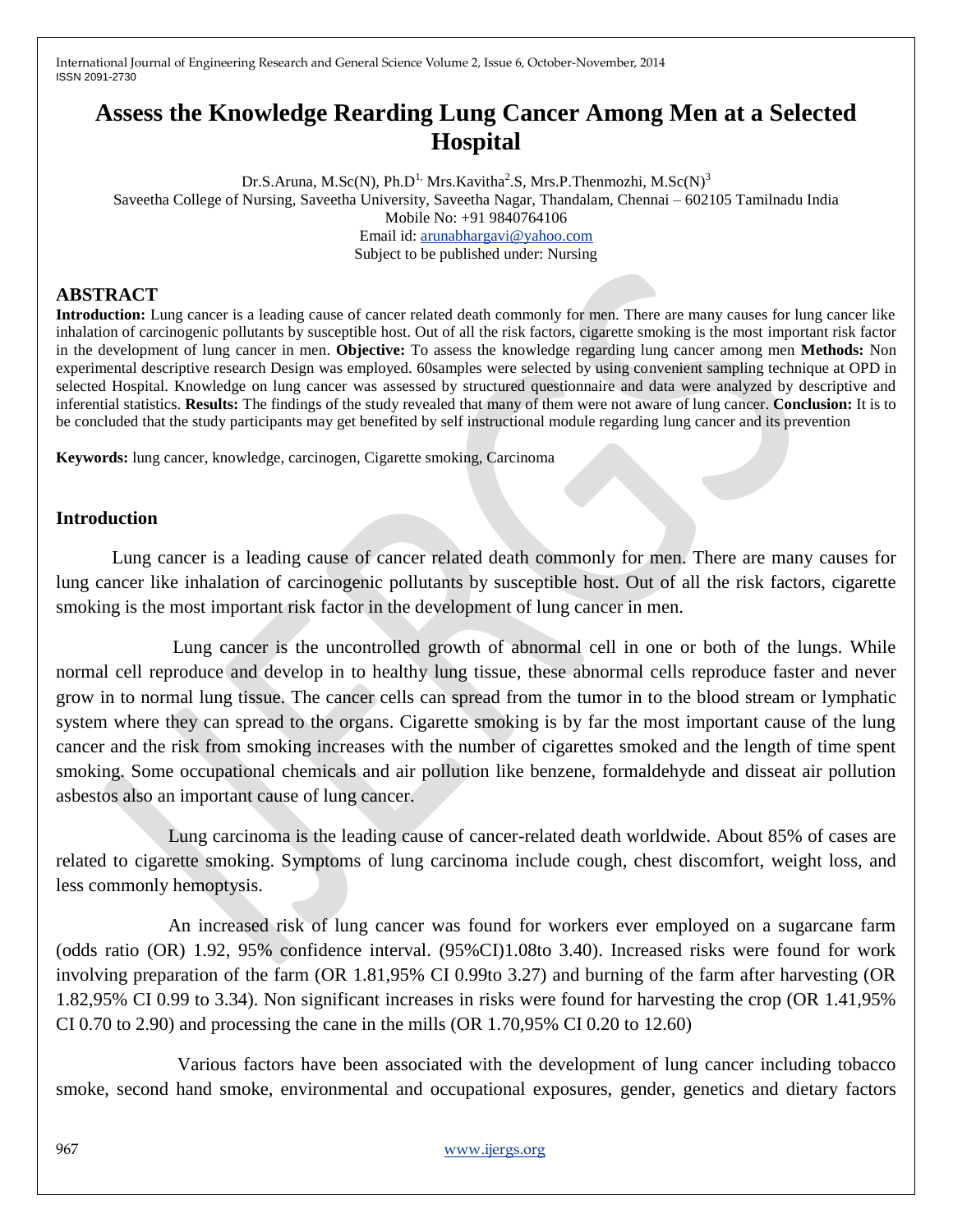also leads to lung cancer. Lung cancer is the leading cancer killer among men and women in the United States. Tobacco smoking is the died list and most dangerous habit.

## **Need for the Study**

 The term lung cancer is a malignant tumor arising from the bronchial epithelium. It is the commonest of all the pulmonary neoplasm and is eight times more common in males than females between the ages of 50 to 70 years. Some of the symptoms include chronic cough, coughing up blood or chest pain. However person with only persistent coughing do not always seek medical advice early enough.

 Most experts agree that Lung cancer is attributed to inhalation of carcinogenic pollutants by susceptible host. More than 85% of lung cancer is caused by the inhalation of carcinogenic chemicals, most commonly cigarette smoking. In US about 90% of lung cancer deaths in men and 80% death in women are due to smoking. Smoking of cigarettes a day increases the risk of lung cancer by 30 times. Passive smoking also has been identified as possible cause of lung cancer in non smokers. In other words people who are exposed to tobacco smoke in a closed environment are at risk of developing Lung cancer.

## **Research methodology**

The research design chosen for the study was non experimental descriptive design. The study was done in the outpatient department of selected hospital in Chennai with 60 samples. The samples were selected by using non probability convenient sampling method. The knowledge on lung cancer was assessed by using structures questionnaire. The data were analyzed by using descriptive and inferential statistics.

## **Results**

The results reveal that, 43.3% were between the age group of 45-55 years and 54% of them were

having the habit of smoking,

## **The frequency and percentage distribution of level of knowledge on causes of lung cancer among men attending OPD**

| Level of knowledge            | <b>Frequency</b> | <b>Percentage</b> |
|-------------------------------|------------------|-------------------|
| Inadequate Knowledge          | 46               | 76.6%             |
| Moderately Adequate Knowledge | 12               | 20.0%             |
| <b>Adequate Knowledge</b>     |                  | 3.3%              |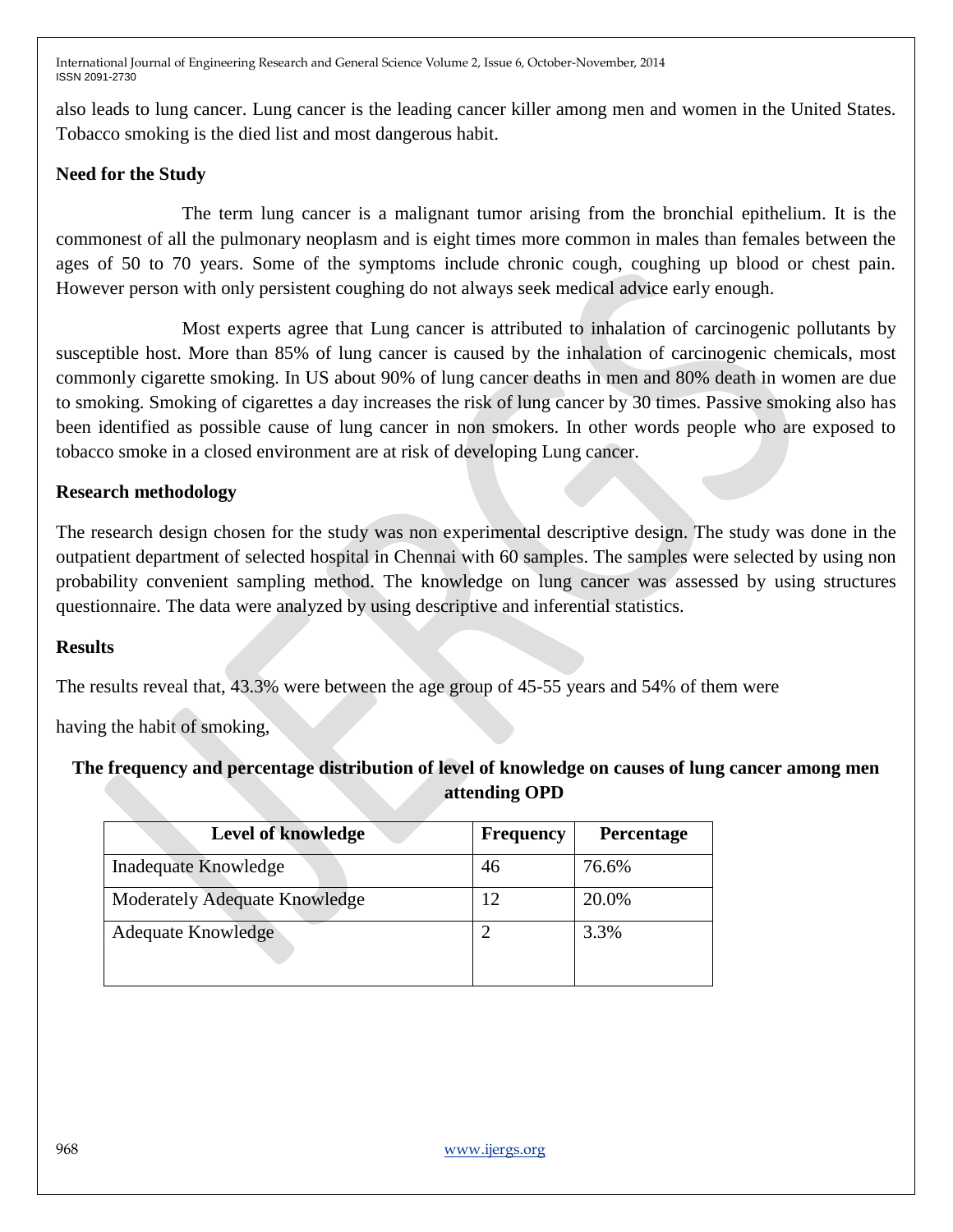

### **Discussion**

969 www.ijergs.org The purpose of the study was done to assess the knowledge of men on causes of lung cancer The results shows that most of them (76.6%) were having inadequate knowledge on causes of lung cancer .The finding was supported by **Redhwan Ahmed Al-Naggar1** ,et al(2013) findings. They done a study to **determine knowledge about lung cancer among secondary school male teachers in Kudat, Sabah, Malaysia. A cross-sectional study was conducted among three secondary schools located in Kudat district, Sabah, Malaysia during the period from June until September 2012. After explaining about the study to participants informed consent was obtained.T he self administered questionnaire was used to assess the socio demographic characteristics and general knowledge on lung cancer. Once all 150 respondents completed the questionnaire, they passed it to their head master for collecting and recording. All the data were analyzed using Statistical Package for the Social Sciences (SPSS) version 13. ANOVA and t-test were applied for univariate analysis; and multiple linear regression for multivariate analysis. A total of 150 male secondary school teachers participated in this study. Their mean age was 35.6±6.5 (SD) and regarding the knowledge about lung cancer, 57.3% of the participants mentioned that only males are affected by lung cancer. Some 70.7% mentioned that lung cancer can be transmitted from one person to another. More than half (56.7%) reported that lung cancer is not the leading cause of death in Malaysian males.. In conclusion Overall, the knowledge of**